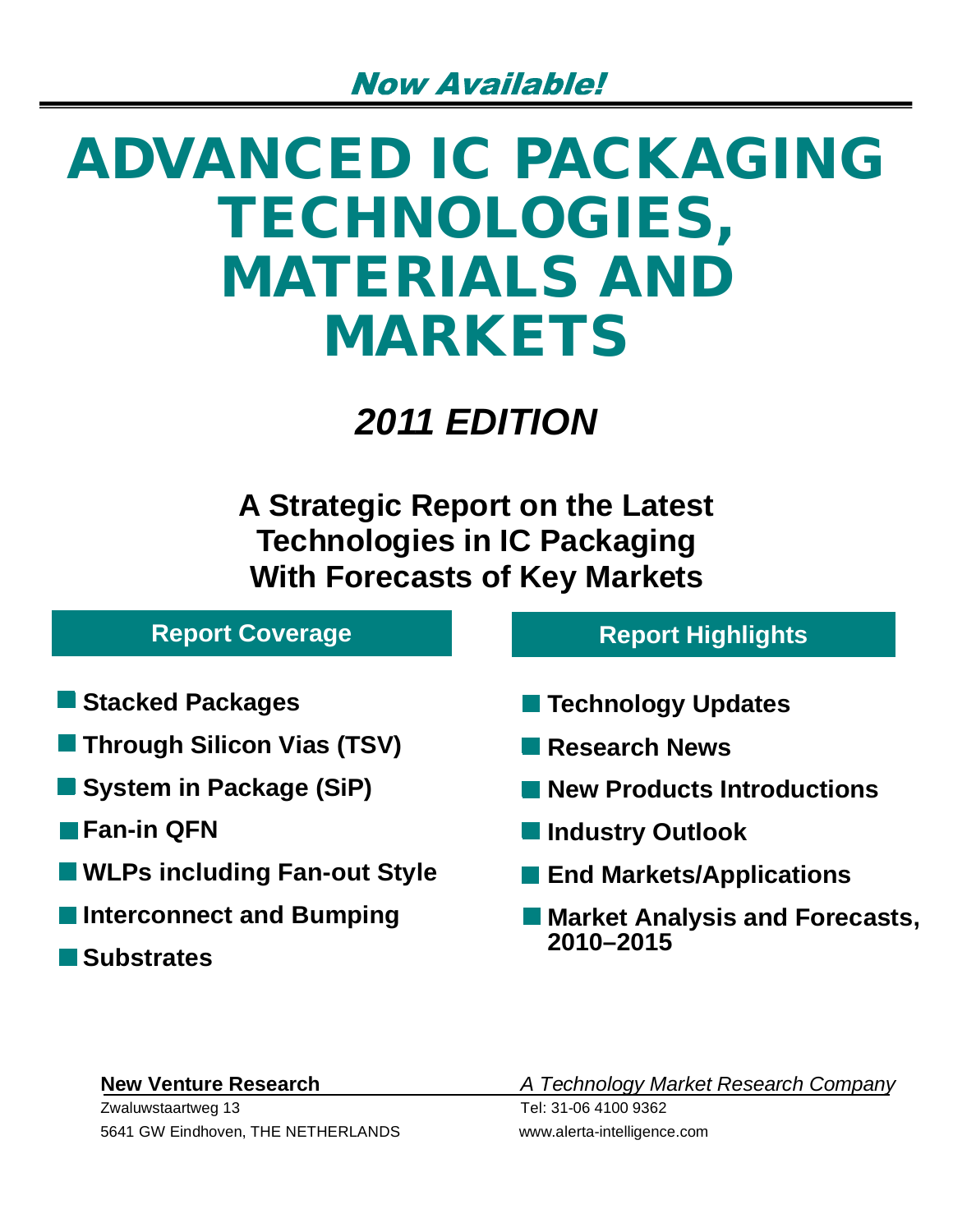## **Synopsis**

Despite a global recession, the demand for handheld portable products remains strong. To continue to meet the ever-increasing needs for higher bandwidth, IC packaging technologies are continually being pushed to the limit. This report details the advances in those limits.

*New Venture Research* **(NVR)** in its report, **Advanced IC Packaging Technologies, Materials and Markets, 2011 Edition**, uses information from IC packaging industry insiders to present the most realistic forecasts available regarding advanced IC packaging. Throughout the report, the latest advanced packaging products, services, and research from numerous companies and organizations are described.

**Chapter 3, Stacked Packages**, explains the basics of this critical packaging technology, along with a sampling of the latest products. Forecasts include units, prices, packaging revenue, package types, device types, first-level interconnection, and applications.

**Chapter 4**, **TSV Market** (3D and 2.5D stacking) is covered in depth, including various methods of connecting the devices, specific company applications, and numerous examples of the latest new products and processes. Unit projections are forecast and a look at the markets which are incorporating this technology first are included.

**Chapter 5, System in Package (SiP) Solutions**, presents information on the evolving market for ICs combined with passive devices within a single package. Forecasts include units, prices, packaging revenue, device types, interconnection, and applications.

**Chapter 6**, **Fan-in QFN Packages**, examines the latest new product introductions plus market forecasts for Fan-in QFN Packages. Forecasts include units, prices, packaging revenue and applications.

**Chapter 7**, **Wafer-Level Packages Including Fanout Style,** explains the latest new product introductions plus market forecasts for WLP by product, pitch and re-configured wafer-level packages.

**Chapter 8, Interconnection, Wire Bonding, Flip Chip, and Bumping**, contains a review of first-level package interconnection. Flip chip and wire bonding forecasts are provided within the package and as bare die on the PCB. Trends in wafer bumping are discussed extensively. Unit forecasts are given for bump styles, UBM processes, and bump composition.

**Chapter 9**, **Substrates,** presents the market, including an overview of substrate types and materials, and highlights of recent developments in substrates. Forecasts are provided for substrate units, area, and revenue by package type and substrate material.

**Chapter 10**, **Mobile Applications for IC Devices,**

presents product applications such as cellular handsets and infrastructure, tablets, set-top boxes, DVD players/recorders, digital cameras/ camcorders, personal navigation, audio products, notebook/ netbooks and PCs, servers and workstations.

Trends in advanced IC packaging are important to your business. **Advanced IC Packaging Technologies, Materials and Markets - 2011 Edition** will provide you with an effective and economical tool for assessing the future of this market. The report sells for \$2995 as a single-user license PDF file. Additional licenses sell for \$250 each and a corporate license sells for \$1000. With the purchase of the report, an Excel spreadsheet of all tables may be obtained for an additional \$500.

## **About the Author**

**Sandra Winkler** is the senior analyst for IC packaging at **New Venture Research (NVR)**. She began her analyst career as an independent consultant to the telecommunications industry over 20 years ago. Since 1995, Ms. Winkler has authored all of NVR's widely cited reports on IC packaging. She has spoken at numerous industry conferences, writes columns for Chip Scale Review magazine and contributes articles to the IEEE CPMT SCV Chapter Newsletter. Ms. Winkler is a senior member of IEEE/CPMT and serves on the executive committee for the IEEE-CPMT-SCV chapter where she is also the Program Co-Chair. She holds a MBA from Santa Clara University.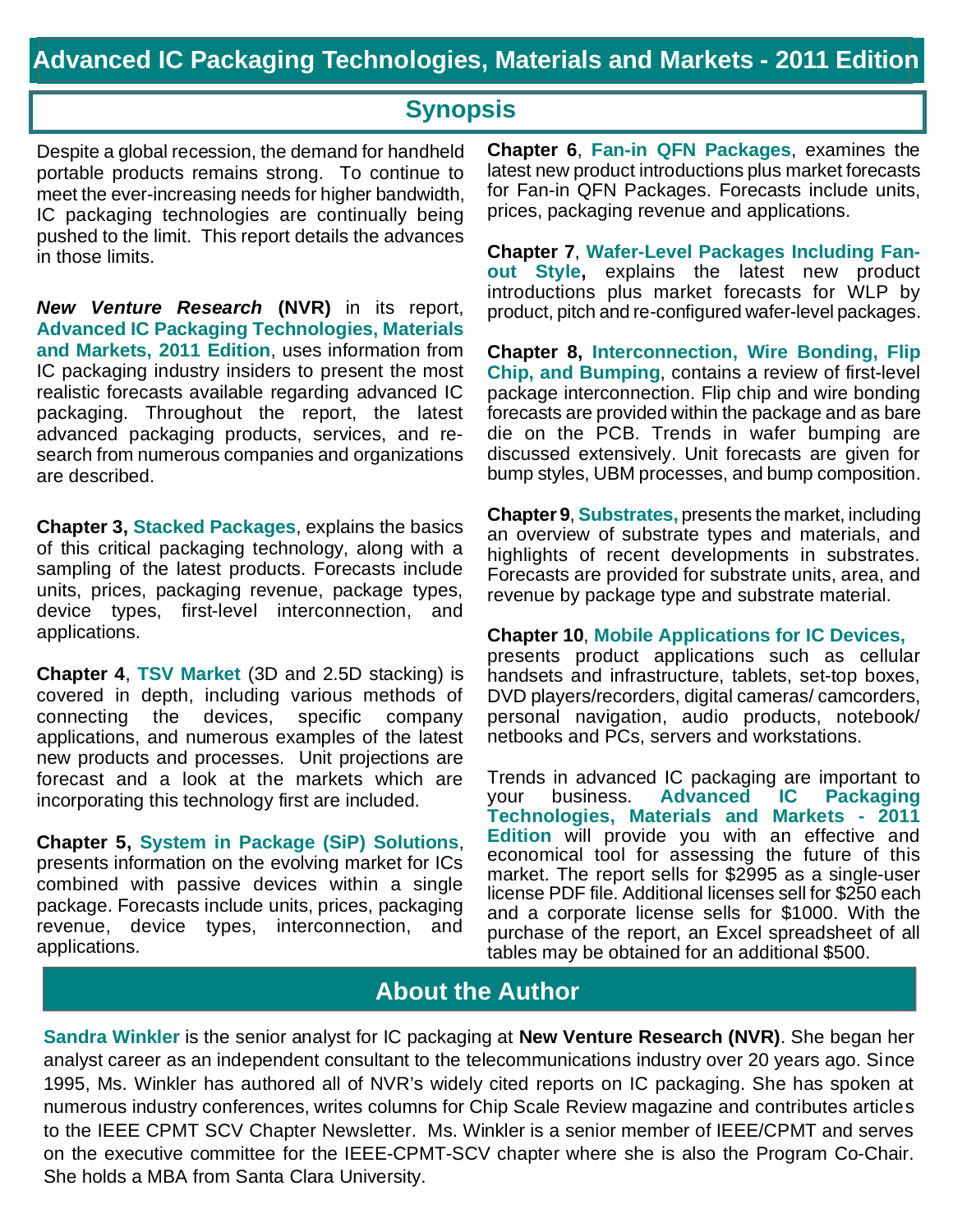#### **Table of Contents**

#### **Chapter 1: Introduction**

**Chapter 2: Executive Summary**

#### **Chapter 3: Stacked Packages**

**Types of Stacked Packages The Ins and Outs of Stacked Packages Interconnection Stacked Package as a Multicomponent Package Wafer Thinning End Markets and Application Trends New Product Introductions Stacked Package Forecasts Stacked Packages by Application End Markets for Stacked Packages Potential Markets Stacked Packages by Device Type Stacked Packages by Interconnection**

#### **Chapter 4: Through Silicon Via (TSV) Market**

**Overview Creating the Vias Issues 3D Die-Stacking Technology Requirements Wafer-to-Wafer Bonding Die-to-Wafer Bonding Die-to-Die Bonding Via First, Middle, or Last Technology Via Etching and Filling 2.5D - Silicon Interposers and Microbumps Specific Company Applications Companies with TSV Designs New Product Highlights Advances in Test Moving Forward Industry Consortiums Market Potential Forecasts**

### **Chapter 5: System in Package (SiP) Solutions**

**Overview New Product Introductions/Highlights SiP Forecasts Summary SiPs by Application SiPs by Device Type SiPs by Interconnection**

#### **Chapter 6: Fan-in QFN Packages**

**Overview New Product Introductions Market Forecasts**

#### **Chapter 7: Wafer-Level Packages including Fan-out Style**

**Wafer-Level Package Overview New Product / Process Introductions Market Forecasts for WLP Forecasts by Product Forecasts by Pitch Forecasts of Fan-out WLP**

#### **Chapter 8: Interconnection, Wire Bond, Flip Chip and Bumping**

**Interconnection Overview Wire Bonding Flip Chip TAB Wafer-Bumping and Process Overview Alternatives to Solder New Product Introductions Flip Chip Applications: In Package and as Bare Die Forecast Units by Interconnection Total Flip Chip Forecast Flip Chip Bumps UBM Process Techniques Wire Bonds**

#### **Chapter 9: Substrates**

**Overview Ceramic Laminate HDIS Flex Tape Embedded Passives Thermal Substrates Product Highlights Forecasts Units by Pitch Units, Area, Revenue by Package Family Units, Area, Revenue by Material**

#### **Chapter 10: Applications**

**Application Product Forecasts - Desktop, Notebook, Server, WS Market Forecast - Cellular Handset and Infrastructure Market Forecast - Set-Top Box, DVD Players/Recorders, Personal**

**Navigation Systems, Digital Cameras/Camcorders, and Audio Products Market Forecast**

#### **Partial List of Figures and Tables**

**Die Stack FBGA Packages, 2010-2015 PoP Packages, 2010-2015 PiP Packages, 2010-2015 TSOP Stacked Packages, 2010-2015 QFN Stacked Packages, 2010-2015 MCM Stacked Packages Stacked WLPs, 2010–2015 Stacked Package Assembly Revenue, 2010–2015 Total ICs in Stacked Packages, 2010-2015 Stacked ICs as a Percentage of Total ICs, 2010-2015 Stacked Packaging Revenue as a Percentage of Total Packaging Revenue, 2010-2015 Application Breakdown for Stacked Packages, 2010 Cellular Handsets vs. Stacked Packages, 2010-2015**